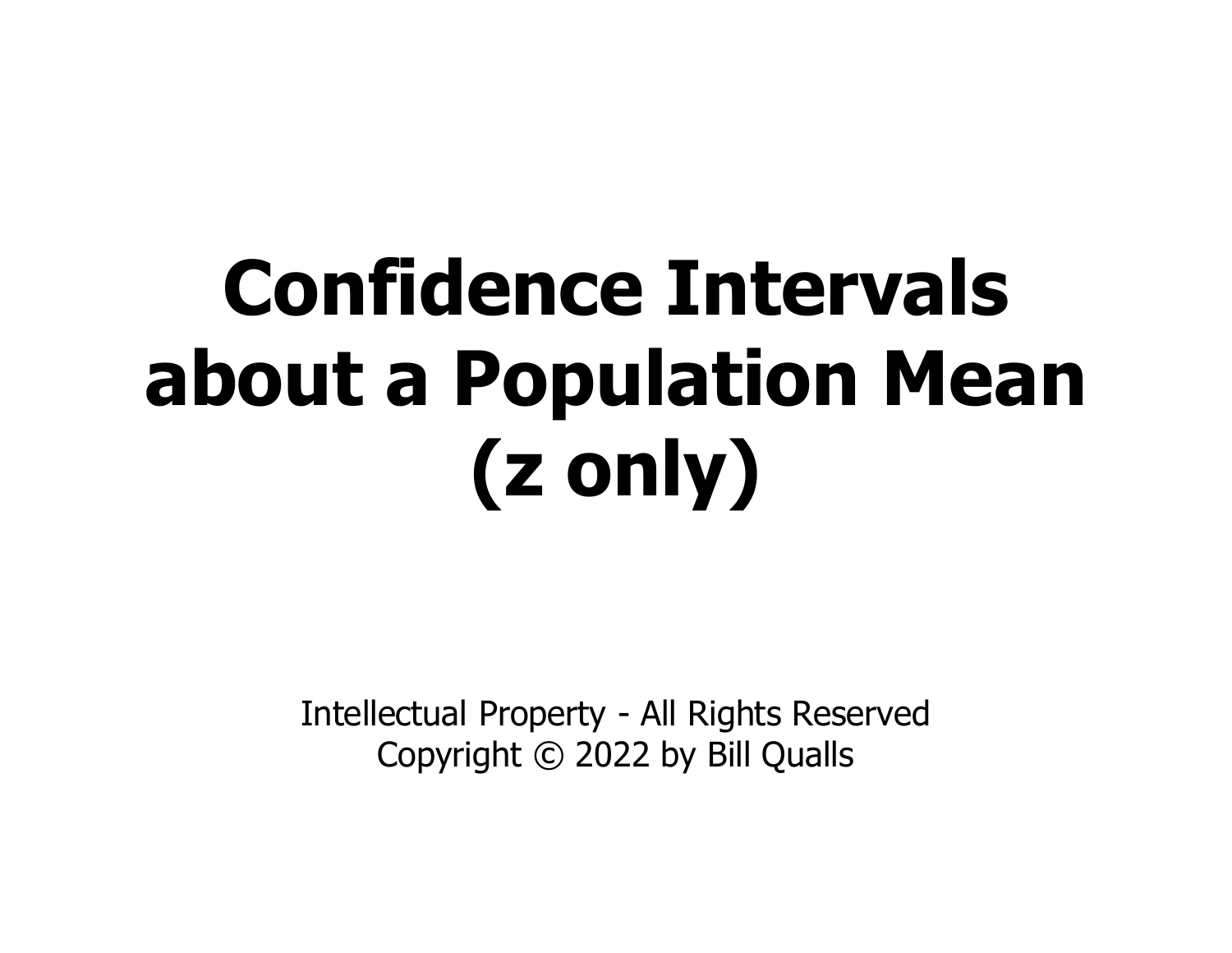#### Point Estimate of a Population Mean

• The following are the invoice amounts for 25 invoices<br>• The following are the invoice amounts for 25 invoices<br>drawn at random from last quarter's sales data: drawn at random from last quarter's sales data:

| 82  |     | 77 97 100 |     | 99  |
|-----|-----|-----------|-----|-----|
| 105 | 112 | 68        | 93  | 72  |
| 126 | 71  | 97        | 84  | 98  |
| 76  | 67  | 109       | 83  | 100 |
| 86  | 94  | 77        | 121 | 115 |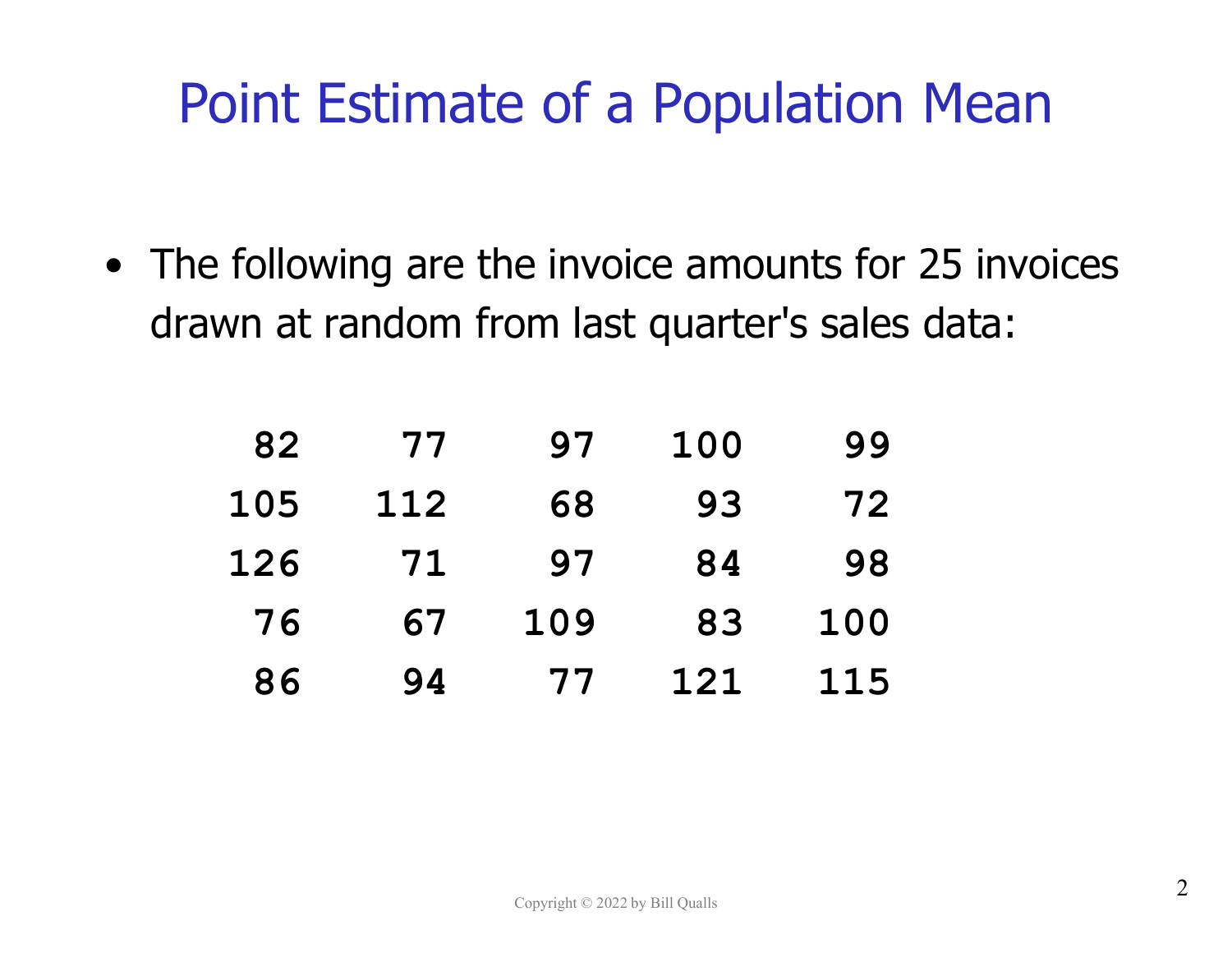#### Point Estimate of a Population Mean

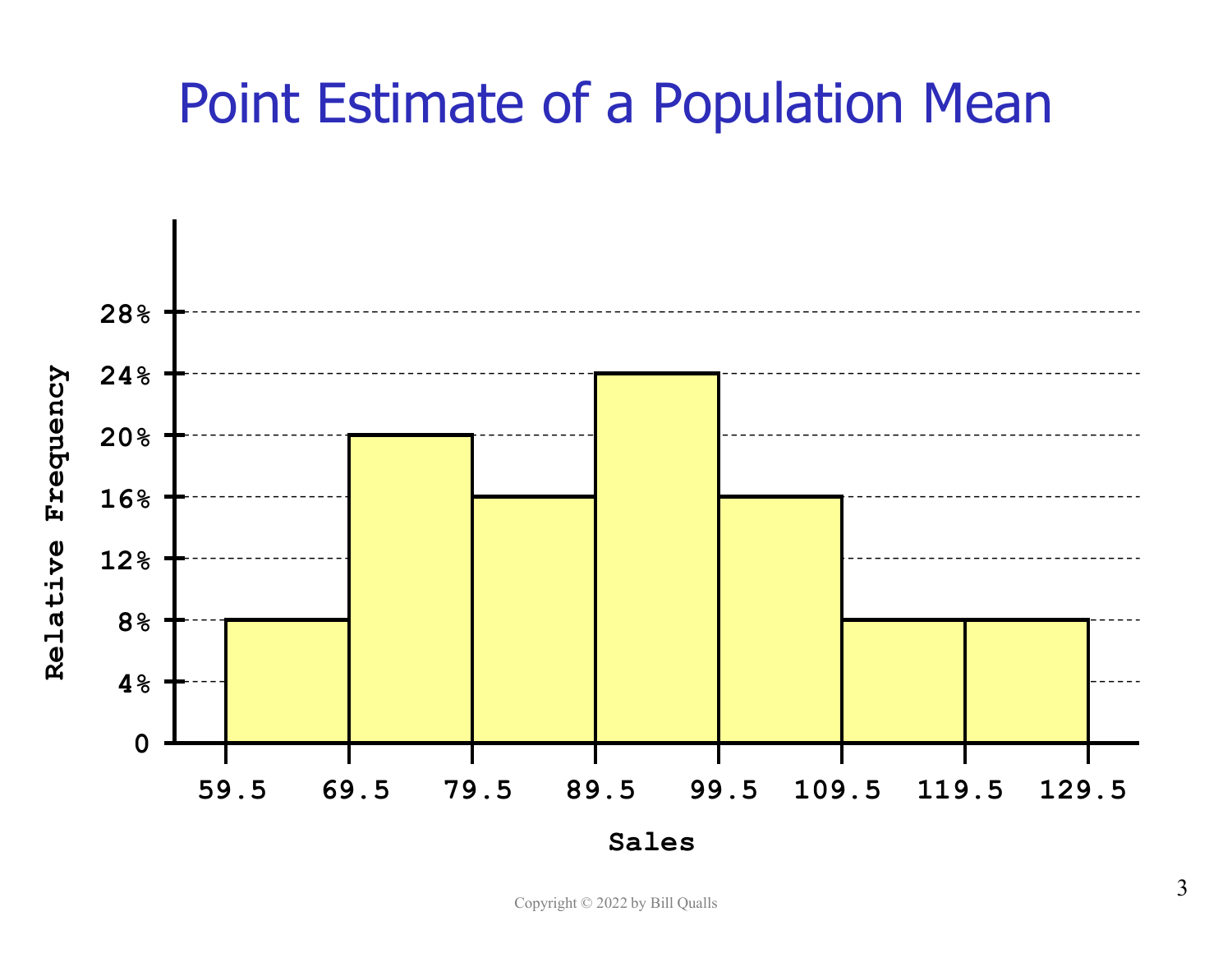#### Point Estimate of a Population Mean

- **Point Estimate of a Population Mean**<br>• A **point estimate** is a single value used to approximate a **population parameter**.
- **Point Estimate of a Population Mean**<br>
 A **point estimate** is a single value used to<br>
approximate a **population parameter**.<br>
 The best point estimate of the population mean  $(\mu)$  is<br>
the sample mean  $(x$ -bar). the sample mean (x-bar). • A point estimate or a Population Mean<br>• A point estimate is a single value used to<br>approximate a population parameter.<br>• The best point estimate of the population mean  $(\mu)$  is<br>the sample mean  $(x-bar)$ .<br>• The best point e
- deviation  $(\sigma)$  is the sample standard deviation (s).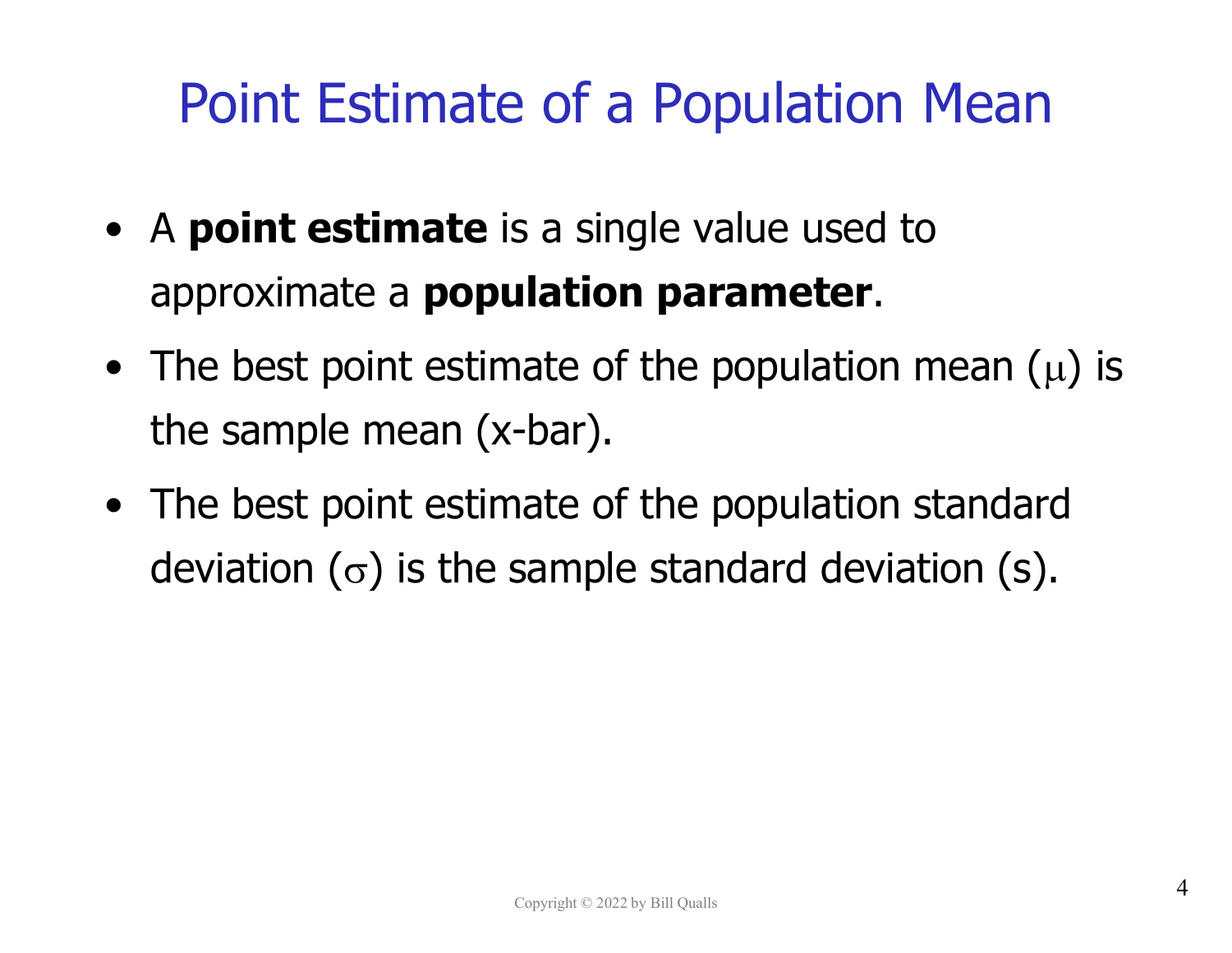# Point Estimate of a Population Mean **Point Estimate of a Population Mean**<br>• For the given data,  $n=25$ ,  $x$ -bar = 92.4 and s=16.7.<br>• But 92.4 is only an estimate of  $\mu$ . How sure are we

- 
- **Point Estimate of a Population Mean**<br>• For the given data,  $n=25$ ,  $x$ -bar = 92.4 and s=16.7.<br>• But 92.4 is only an estimate of  $\mu$ . How sure are we that it is a "good" estimate? How "good" is it? that it is a "good" estimate? How "good" is it?
- **•** For the given data,  $n=25$ ,  $x$ -bar = 92.4 and s=16.7.<br>
 But 92.4 is only an estimate of  $\mu$ . How sure are we that it is a "good" estimate? How "good" is it?<br>
 What if we sampled  $n=250$  invoices and found the same same sample mean? We would intuitively have more confidence in the second statistic than in the first. • But 92.4 is only an estimate of  $\mu$ . How sure are we that it is a "good" estimate? How "good" is it?<br>• What if we sampled n=250 invoices and found the same sample mean? We would intuitively have more confidence in the
- cannot assign a statistical level of confidence to it.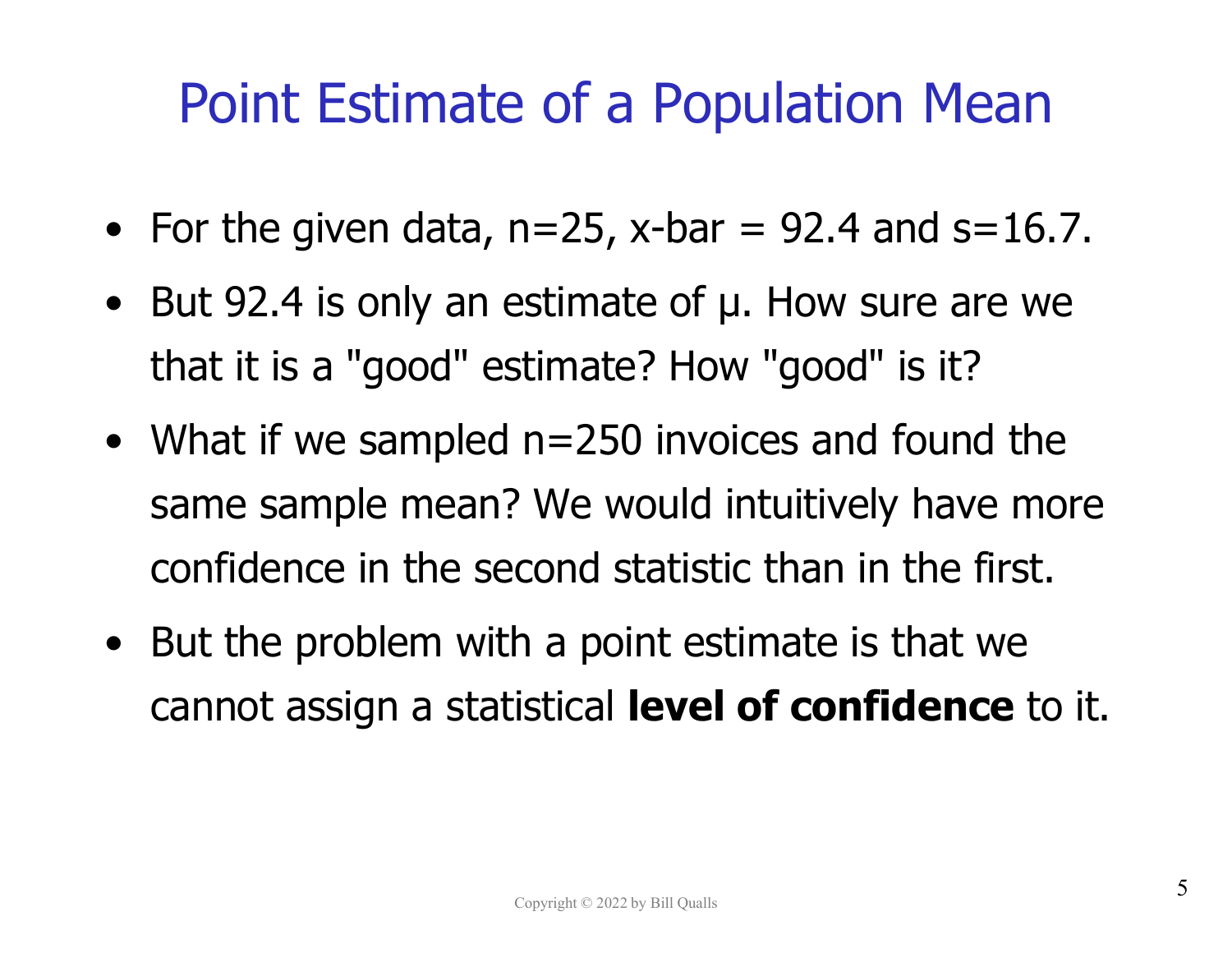## Interval Estimates

- Interval Estimates<br>• We can, however, assign a level of confidence to an<br>interval estimate.
- **interval Estimates**<br>
 We can, however, assign a level of confidence to an<br> **interval estimate.**<br>
 If you were asked to come up with a 95% confidence<br>
interval for the first case (x-bar = 92.4, n = 25), you interval for the first case (x-bar =  $92.4$ , n =  $25$ ), you might say you were 95% confident that the true **INTETVAI ESTIMATES**<br>We can, however, assign a level of confidence to an<br>**interval estimate**.<br>If you were asked to come up with a 95% confidence<br>interval for the first case (x-bar = 92.4, n = 25), you<br>might say you were 9 • We can, however, assign a level of confidence to an<br> **interval estimate.**<br>
• If you were asked to come up with a 95% confidence<br>
interval for the first case (x-bar = 92.4, n = 25), you<br>
might say you were 95% confident **If** you were asked to come up with a 95% confidence<br>interval for the first case (x-bar = 92.4, n = 25), you<br>might say you were 95% confident that the true<br>mean is in the interval 92.4  $\pm$  10.<br>But in the second case (x-b
- might say you were 95% confident that the true

(Numbers used above are "guesses" only, for illustrative purposes.)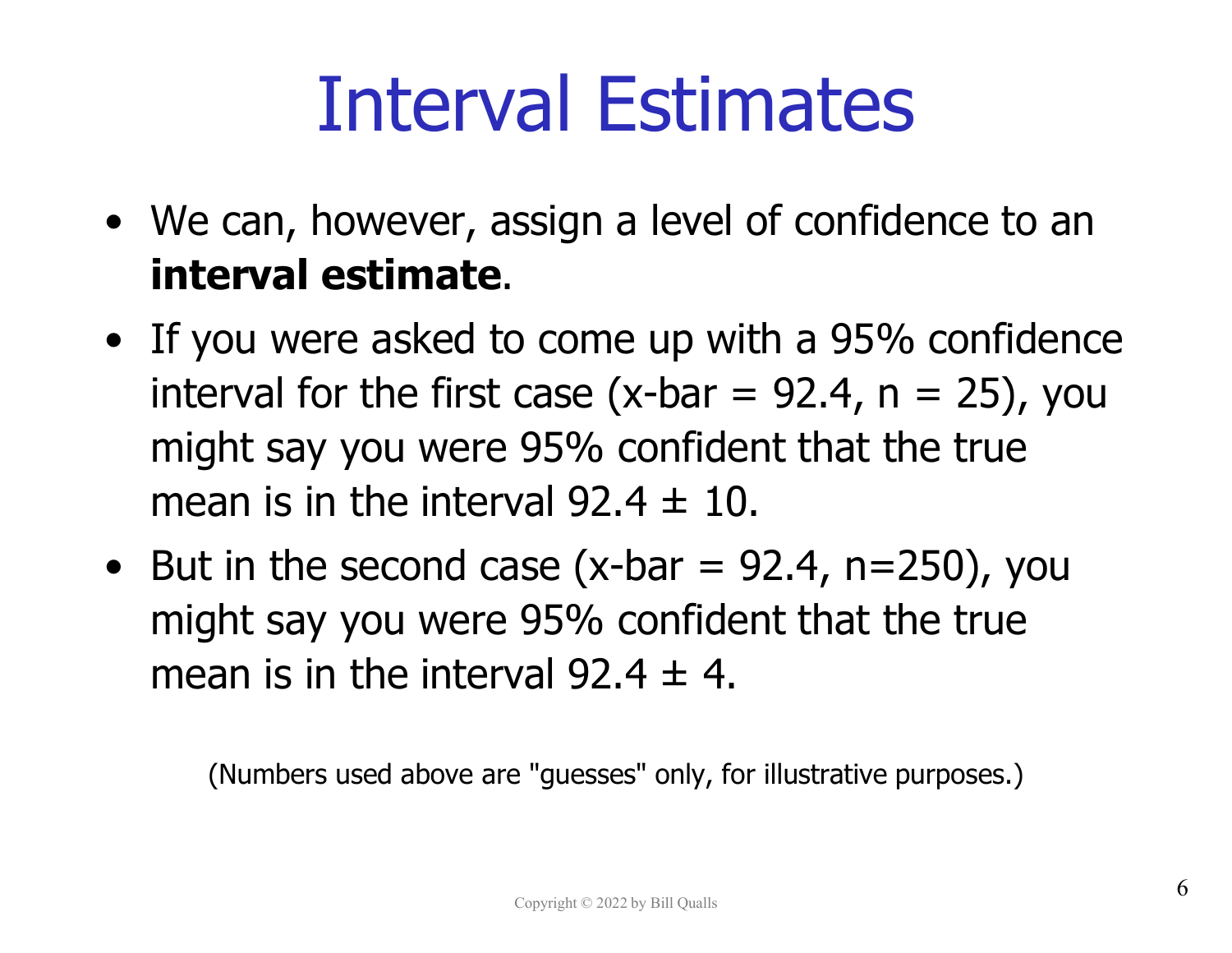#### CI for Population Mean  $(\sigma$  known)

**CI for Population Mean (** $\sigma$  **known)**<br>• The formula for the **confidence interval** (CI) for a population mean is usually shown as: population mean is usually shown as: • The formula for the **confidence interval** (CI) for a<br>population mean is usually shown as:<br> $\mu = \overline{x} \pm z_{\alpha/2} \frac{\sigma}{\sqrt{n}}$ <br>• Or sometimes  $\mu = \overline{x} \pm E$  where E is the **margin of**<br>**error** and is calculated as:

$$
\mu = \overline{x} \pm z_{\alpha/2} \frac{\sigma}{\sqrt{n}}
$$

error and is calculated as: • Or sometimes  $\mu = \overline{x} \pm E$  where *E* is the **margin of**<br> **error** and is calculated as:<br>  $E = z_{\alpha/2} \frac{\sigma}{\sqrt{n}}$ <br>
• We use  $\sigma$  if known (only in stats textbooks!),<br>
otherwise we use *s*. • Or sometimes  $\mu = \overline{x} \pm E$  where E is the **margin of** 

$$
E = z_{\alpha/2} \frac{\sigma}{\sqrt{n}}
$$

otherwise we use s.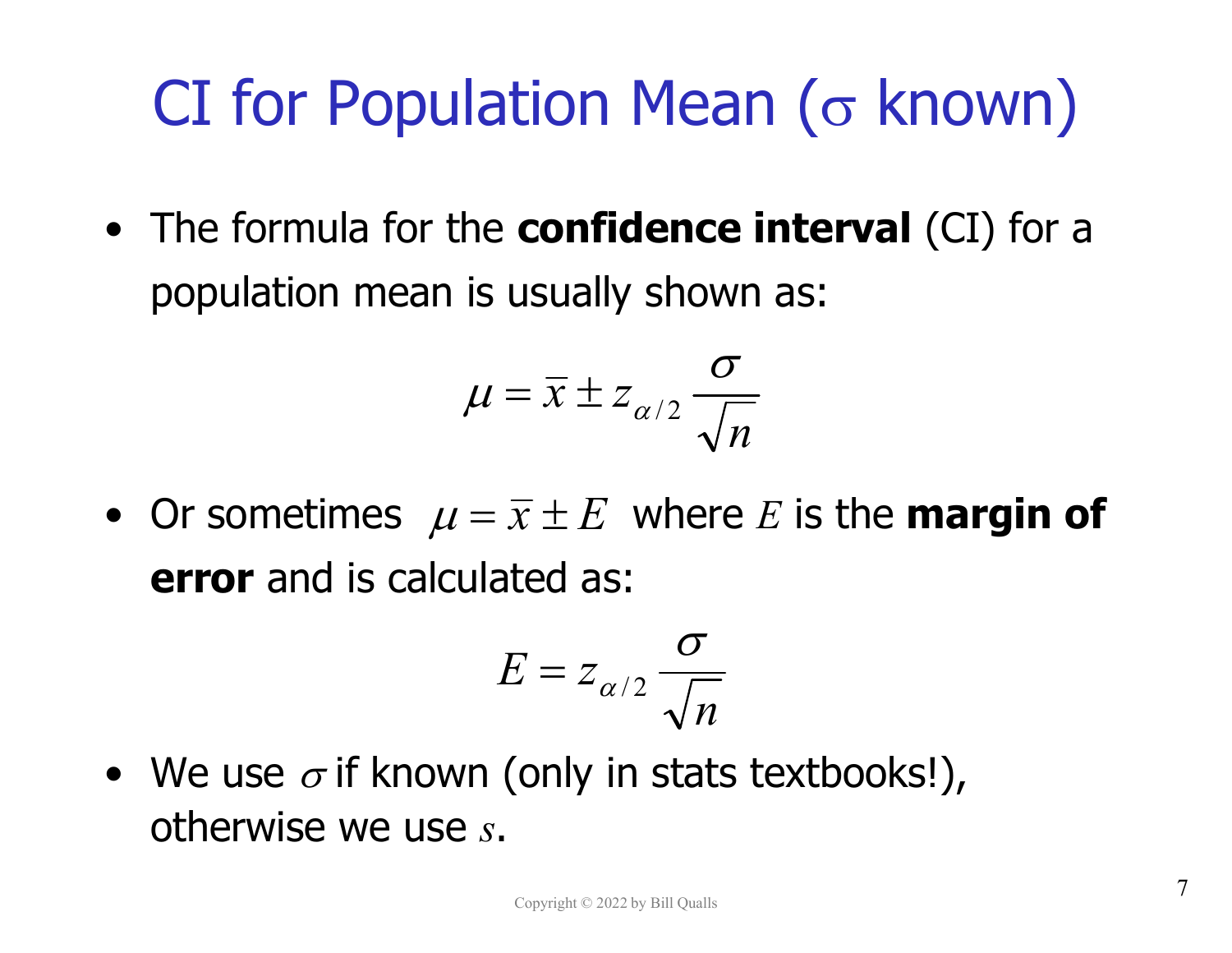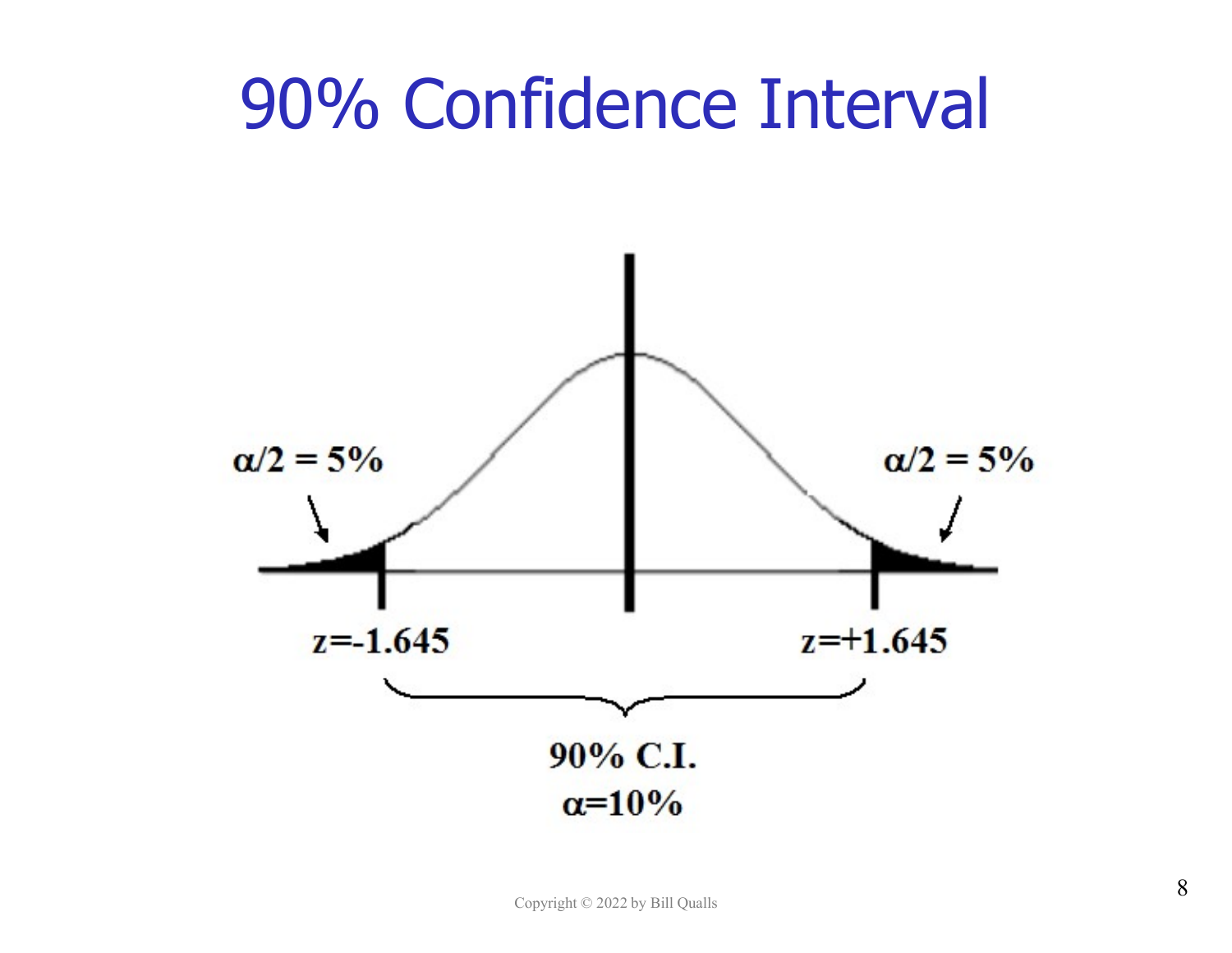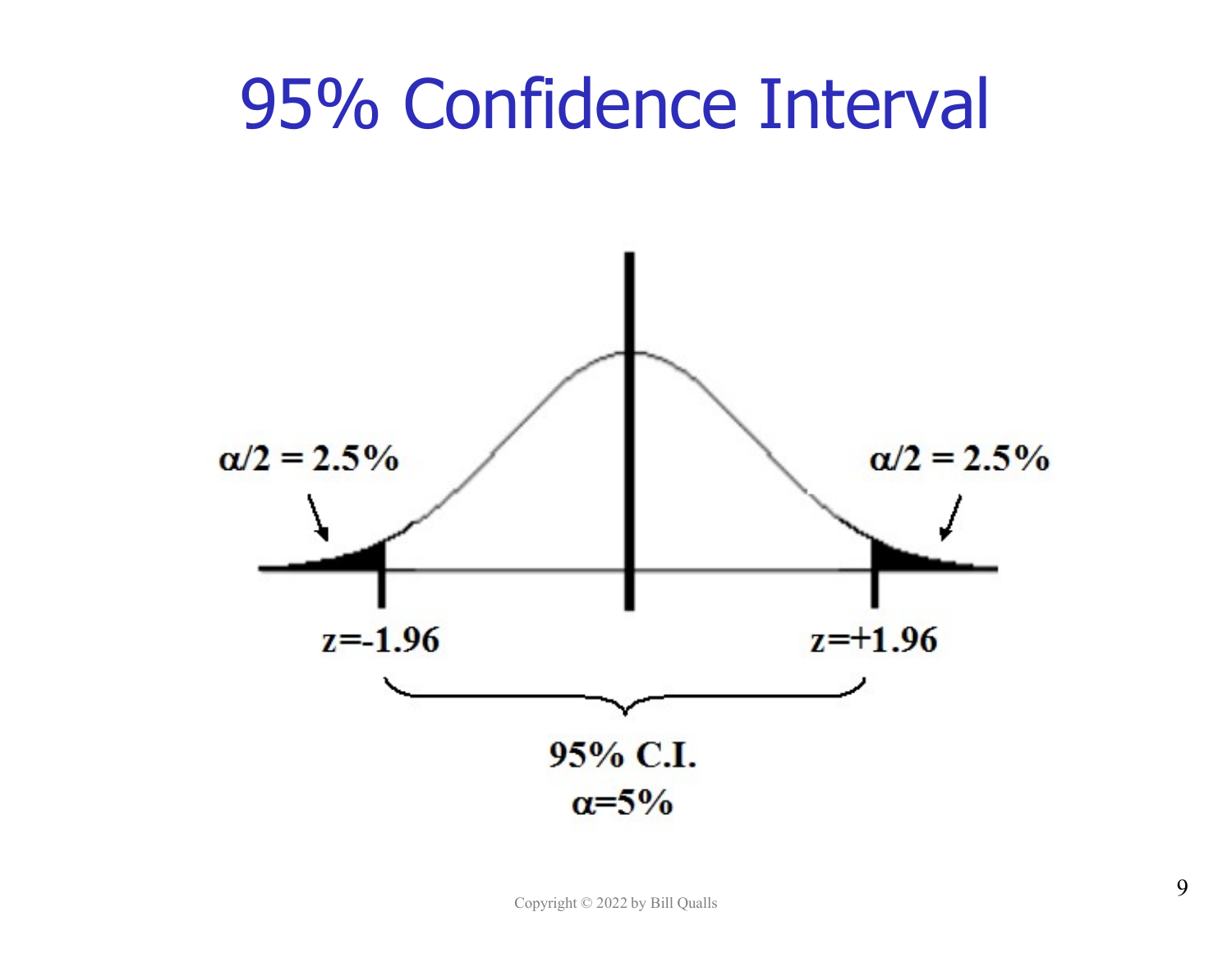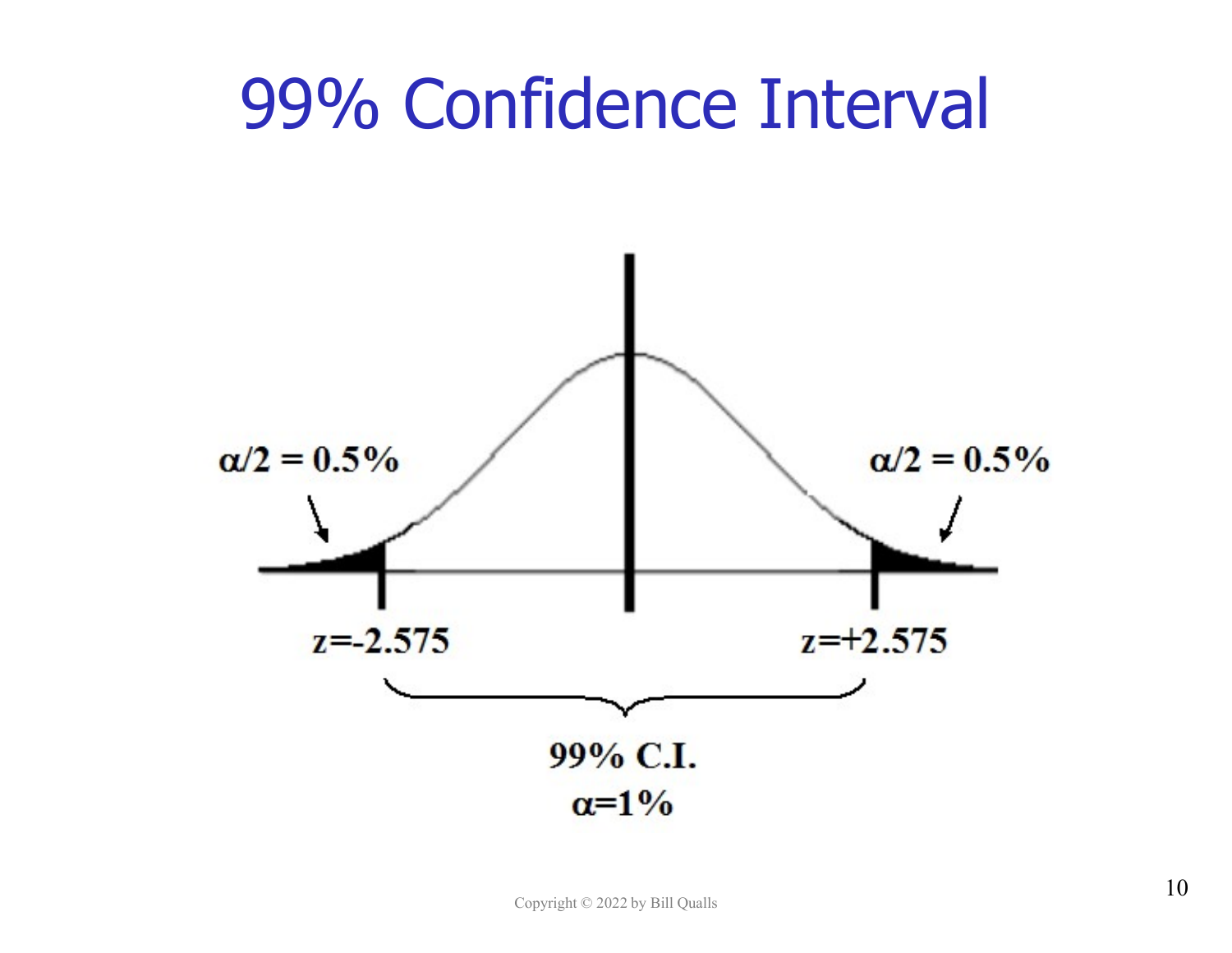#### Calculating Confidence Intervals **Confidence Interval** One-tailed T. O. H. Two-tailed T. O. H.  $90\% \rightarrow z = 1.645$  $a = .01 \rightarrow z = 2.575$  $\alpha = .01 \rightarrow z = 2.326$  $95\% \rightarrow z = 1.96$  $\alpha = .05 \rightarrow z = 1.96$  $\alpha = .05 \rightarrow z = 1.645$  $\alpha = .10 \rightarrow z = 1.645$   $\alpha = .10 \rightarrow z = 1.282$  $99\% \rightarrow z = 2.575$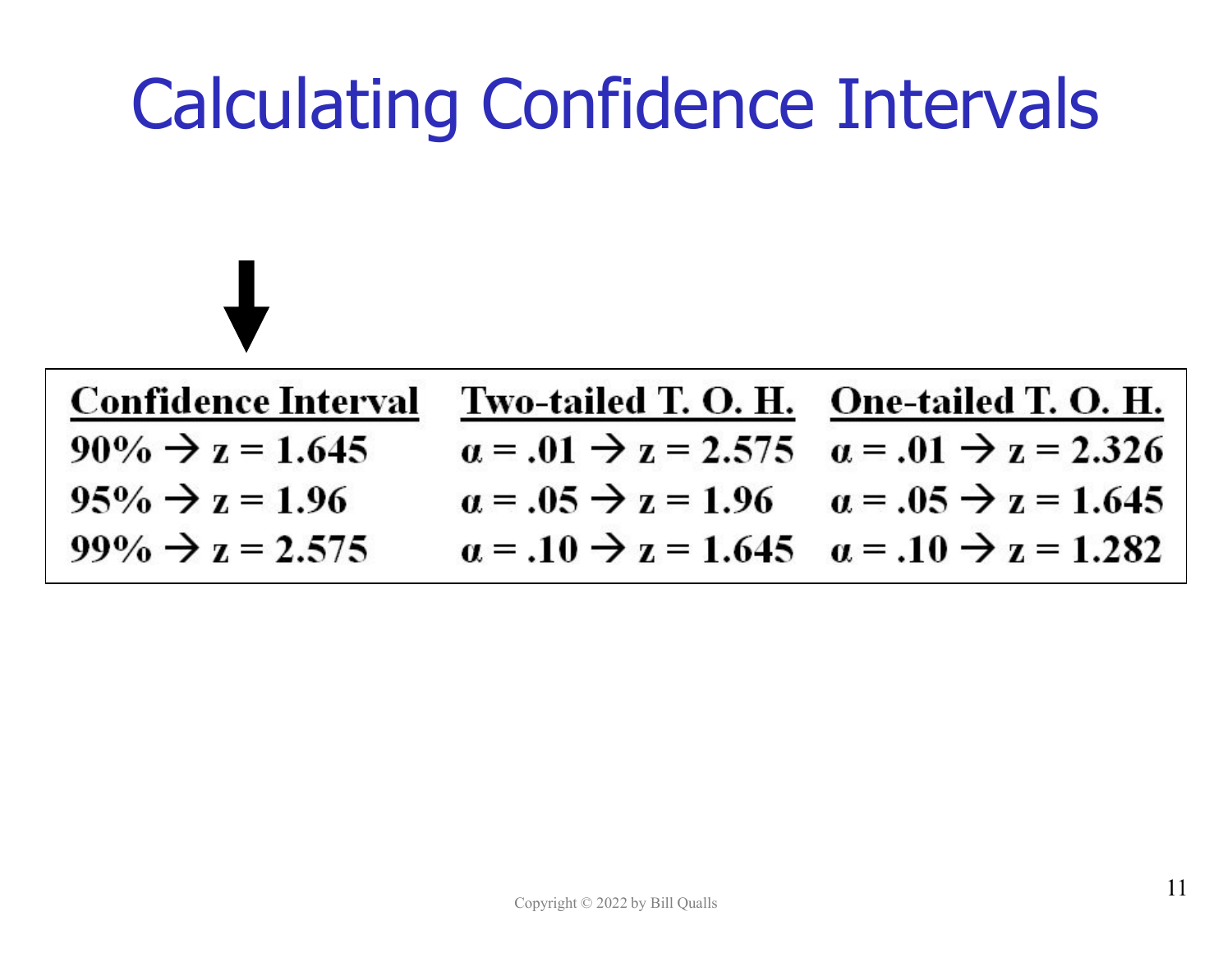## Together

- **Fogether**<br>• Find the 95% confidence interval for the mean<br>invoice amount using the sample data: n=250, x-bar invoice amount using the sample data: n=250, x-bar  $= 92.4$ . Assume  $\sigma$  is known to be 16.7. • Find the 95% confidence int<br>invoice amount using the sa<br>= 92.4. Assume  $\sigma$  is known<br>• Solution:<br> $\mu = \overline{x} \pm z_{\alpha/2}$
- 

$$
\mu = \bar{x} \pm z_{\alpha/2} \frac{\sigma}{\sqrt{n}}
$$
  
= 92.4 \pm 1.96 \frac{16.7}{\sqrt{250}}  
= 92.4 \pm 2.1  
= (90.3, 94.5)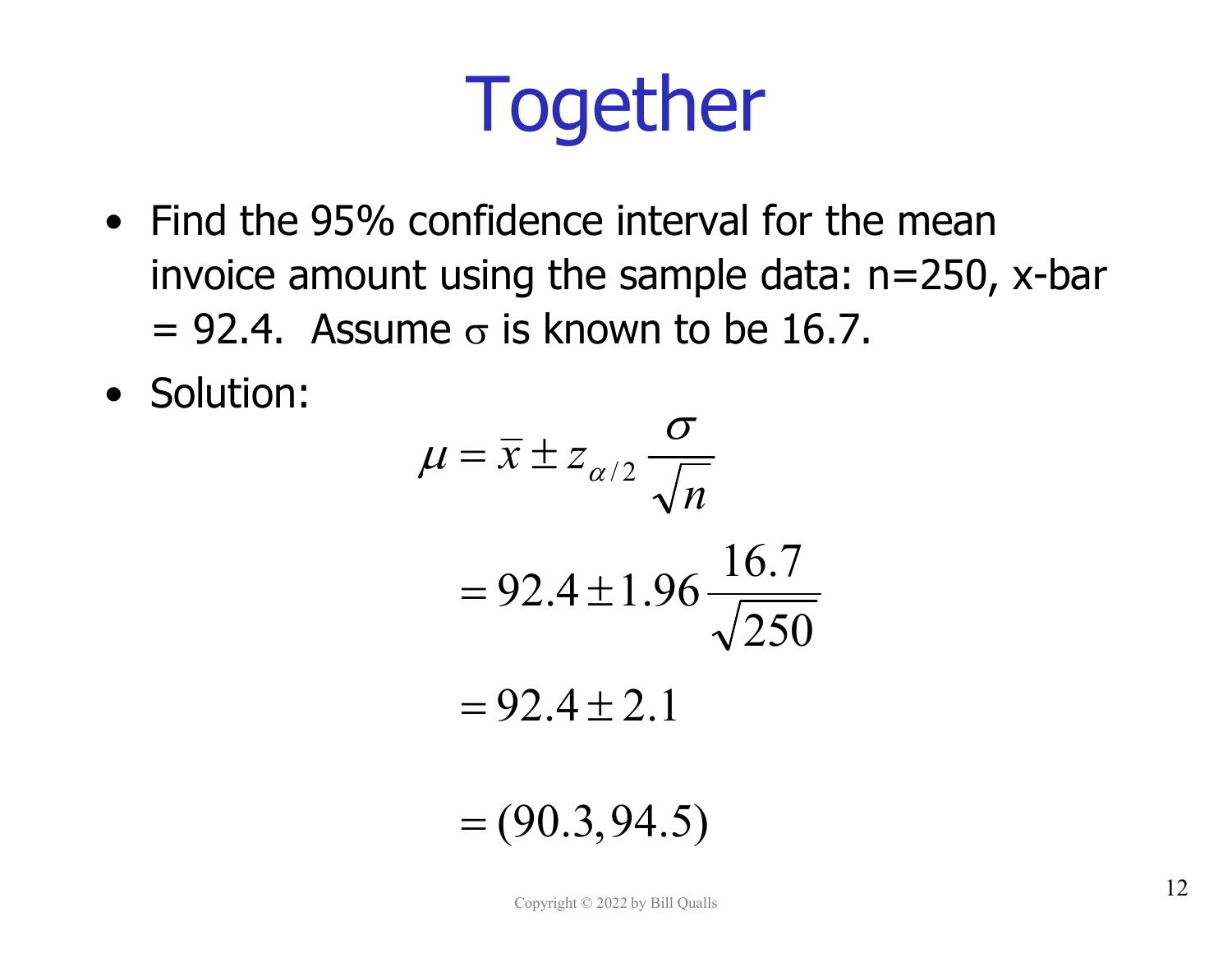### Interpretation

So what does it mean?

Wrong: We are 95% confident that the population mean is between 90.3 and 94.5.

Correct: If the sampling process were repeated many times, and the interval calculated each time, 95% of those intervals would capture the true mean.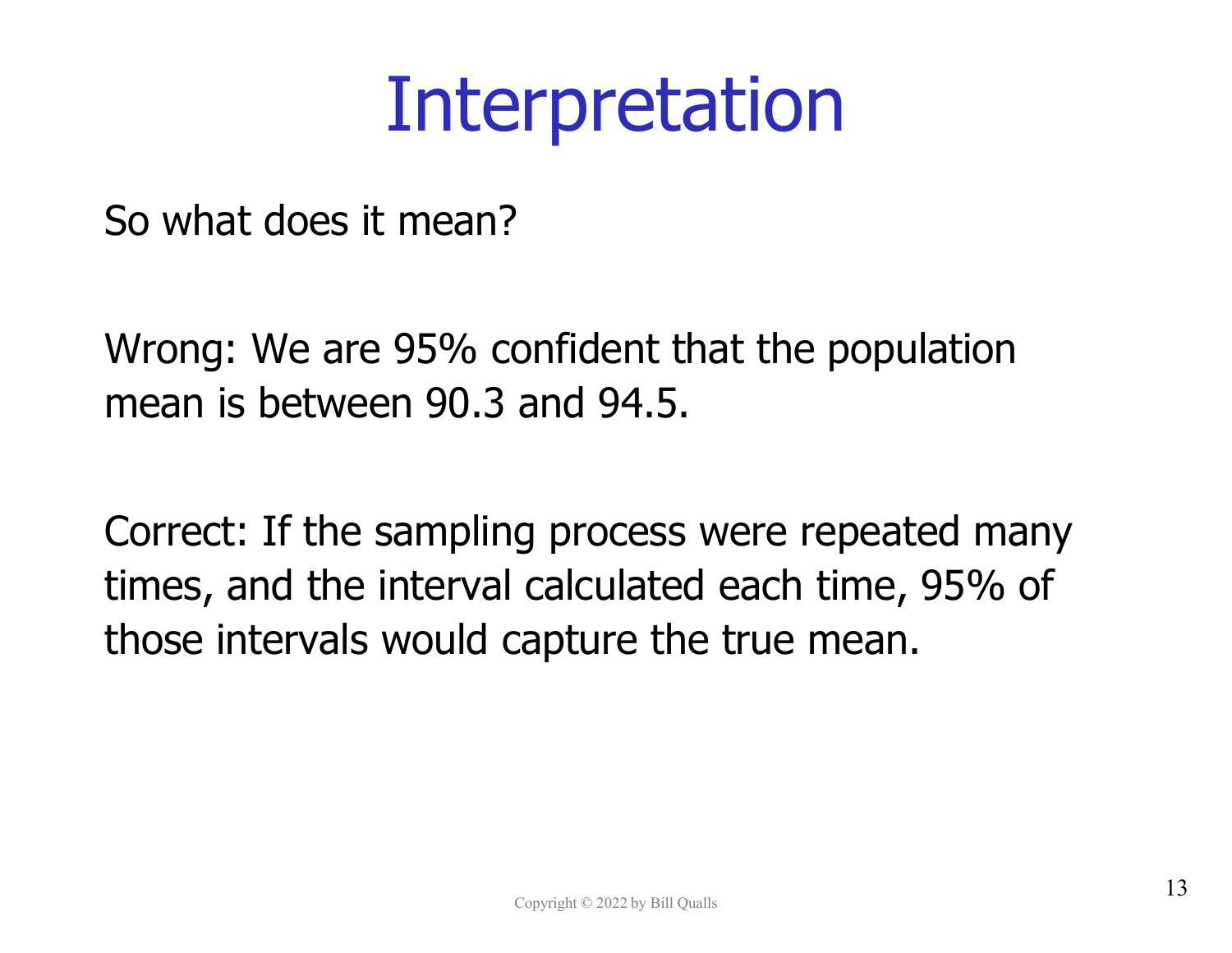#### Interpretation

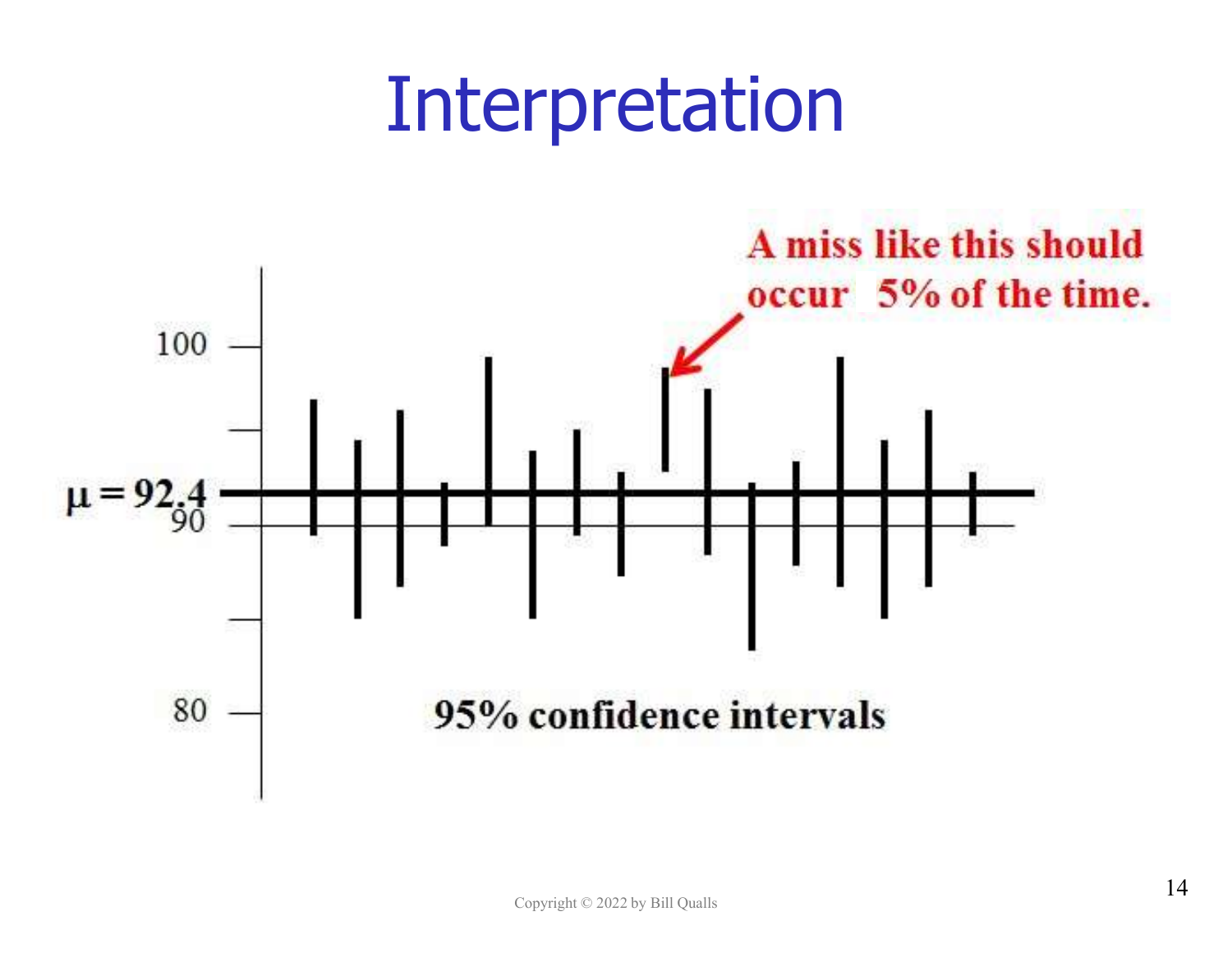# Using the TI-83 Plus Using the TI-83 Plus<br>• Press [STAT] [TESTS] [ZInterval]<br>• Choose Stats if summary statistics are being **Using the TI-83 Plus**<br>• Press [STAT] [TESTS] [ZInterval]<br>• Choose Stats if summary statistics are being used.<br>• Supply data. Note:  $\sigma$  is required. That's a big hint! **Using the TI-83 Plus**<br>• Press [STAT] [TESTS] [ZInterval]<br>• Choose Stats if summary statistics are being used.<br>• Supply data. Note:  $\sigma$  is required. That's a big hint!

- 
- 
- 



Data Stats vel:.95

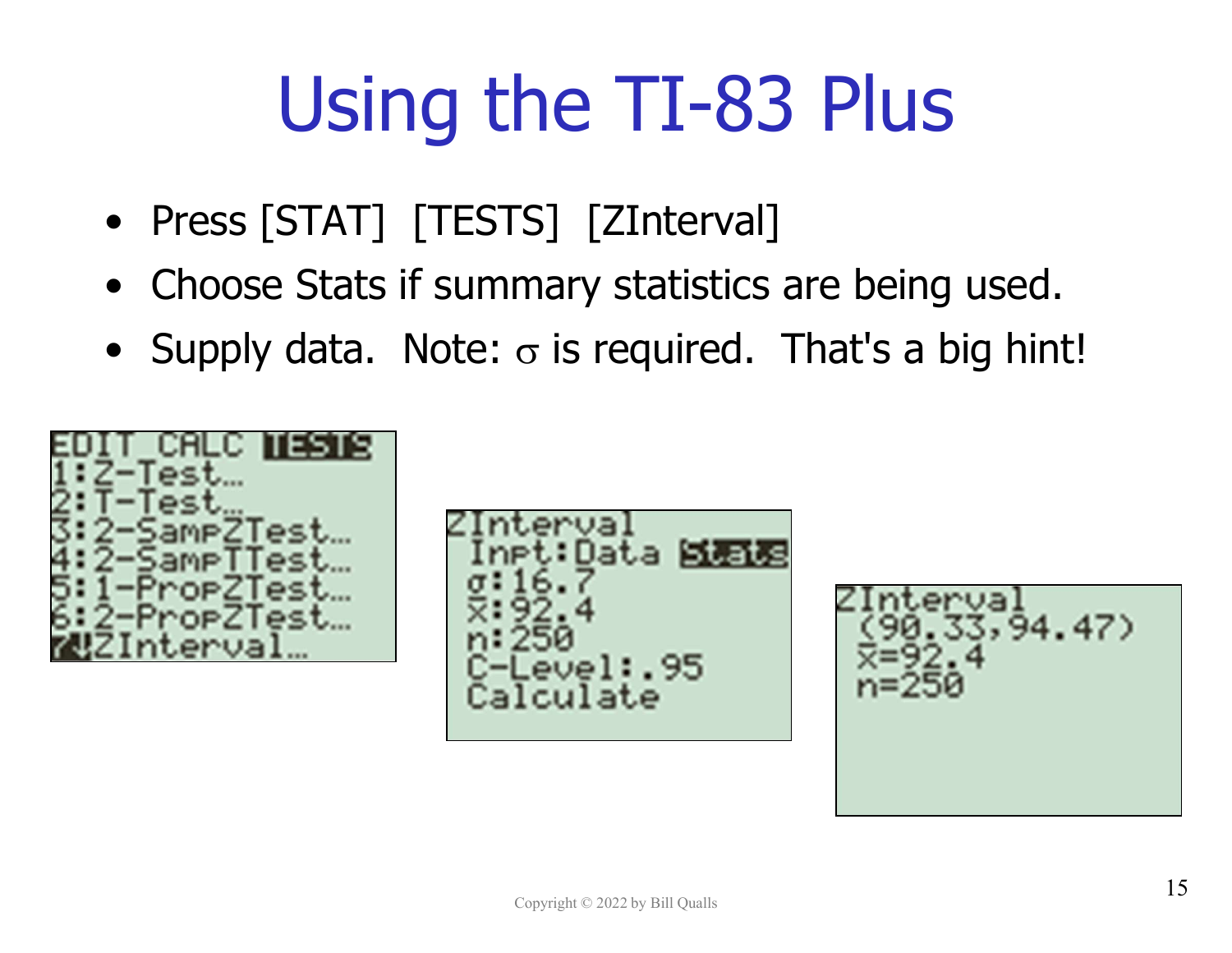## Together

Find the 99% confidence interval for the population mean  $\mu$  of the gambling losses suffered by Packers fans following the infamous substitute referee debacle of September 24, 2012 given  $n = 40$  and x-bar  $=$  \$189. Assume  $\sigma$  is known to be \$87.

Aside from mentioning the Packers, what's wrong with this question?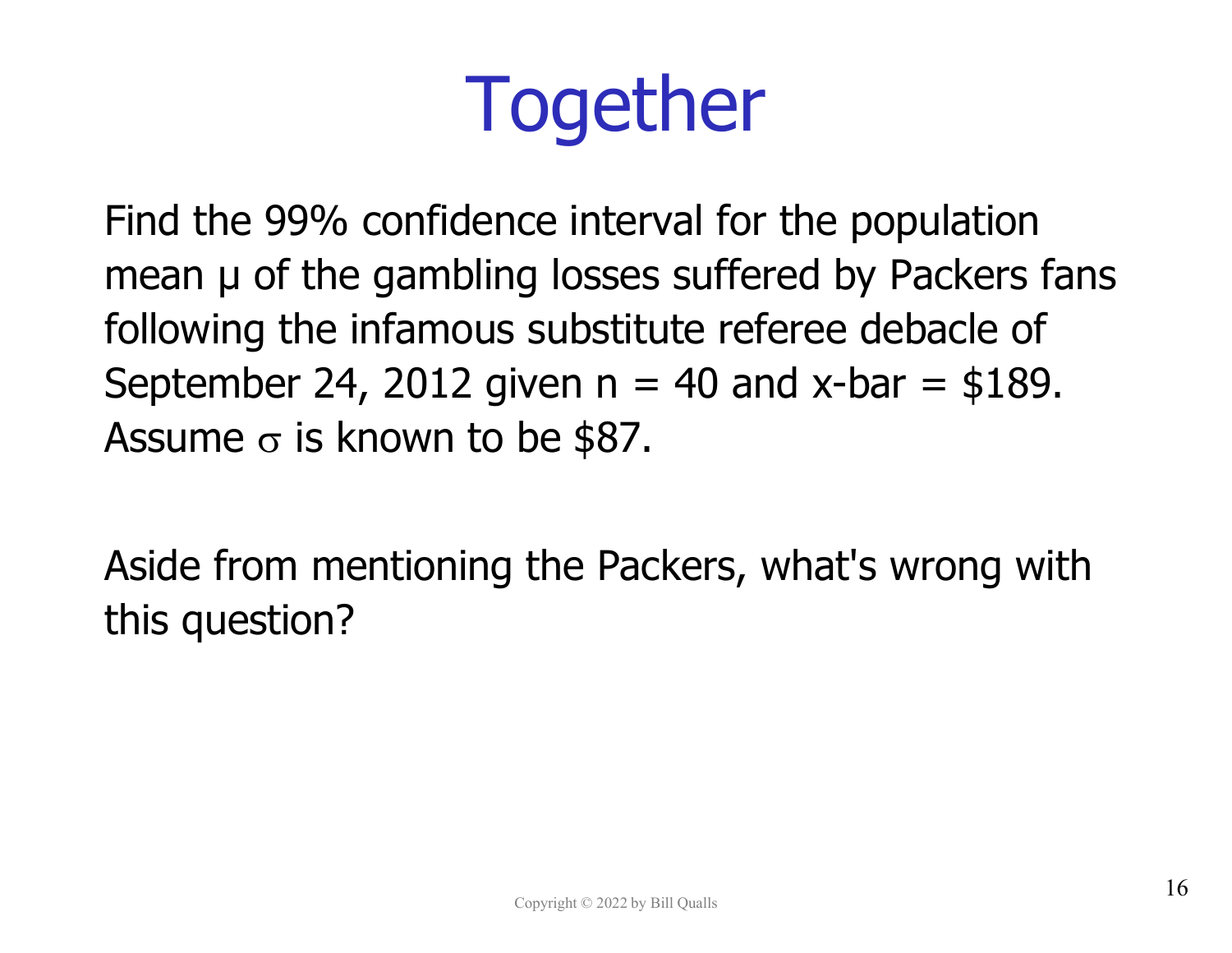# Margin of Error **Margin of Error**<br>Given a confidence interval of [10.2, 16.4].<br>• What is the mean? (Answer: 13.3)<br>• What is the margin of error? (Answer: 3.1) **Margin of Error**<br>
• What is the mean? (Answer: 13.3)<br>
• What is the margin of error? (Answer: 3.1)

Given a confidence interval of  $[10.2, 16.4]$ .

- 
-